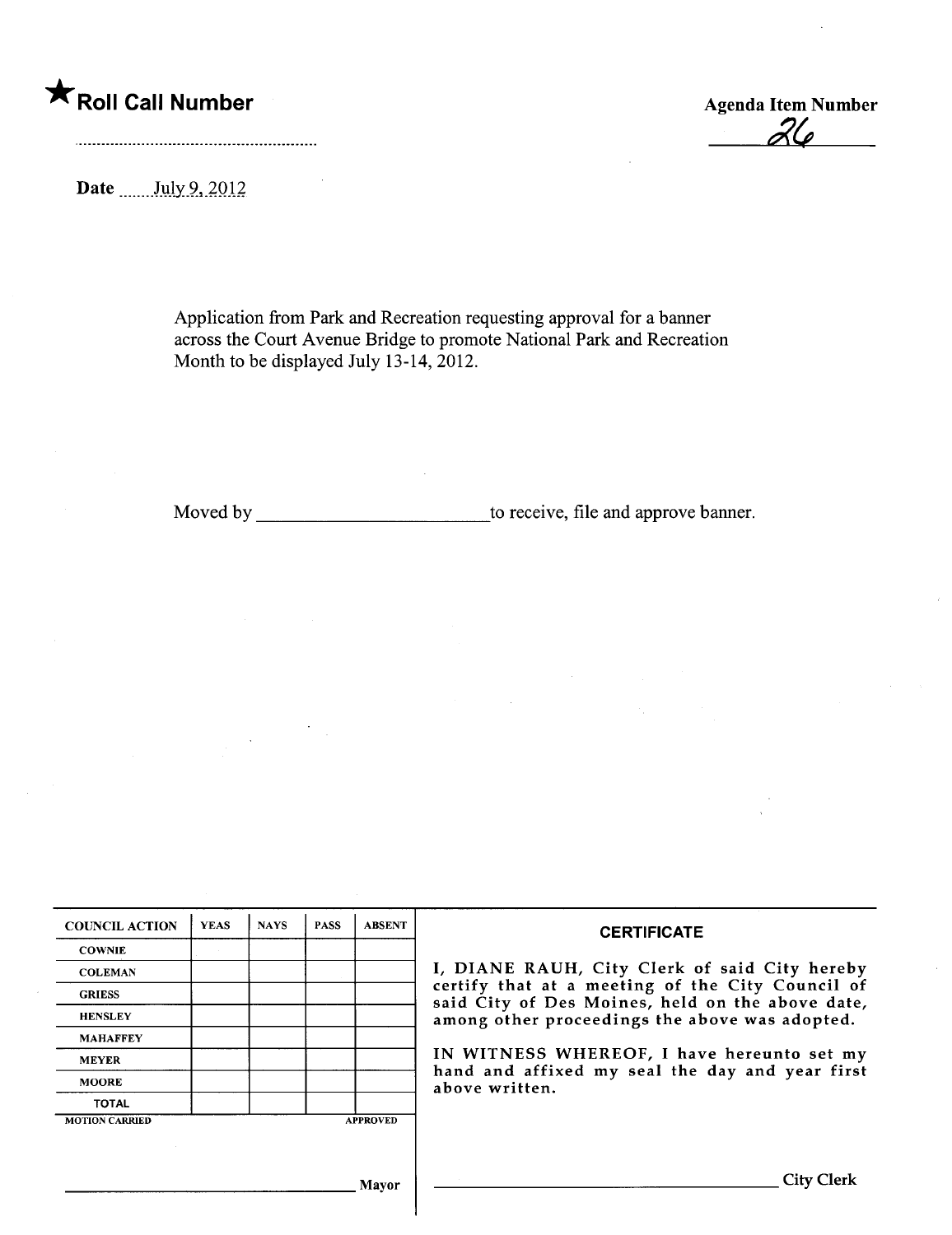

magazine survivos

a *processio* 

City of Des Moines Application for Permission to Temporarily Place Banner(s) or Item(s) Over/Across Public Street and/or Right-of-Way

 $\gamma'$ 

Please submit application 45 days in advance (Print or Type)

| Applicant:                                                                                                                                                                                                                                          | City of Des Moines Parks and Recreation Department   |                                |              |  |  |  |  |  |
|-----------------------------------------------------------------------------------------------------------------------------------------------------------------------------------------------------------------------------------------------------|------------------------------------------------------|--------------------------------|--------------|--|--|--|--|--|
| <b>Address:</b>                                                                                                                                                                                                                                     | 3226 University Avenue                               |                                |              |  |  |  |  |  |
| <b>Contact Person:</b>                                                                                                                                                                                                                              | Jen Fletcher                                         | <b>Alternate Contact</b>       | Lee Wheelock |  |  |  |  |  |
| Daytime Phone:                                                                                                                                                                                                                                      | 237-1472                                             | 422-0176<br><b>Cell Phone:</b> |              |  |  |  |  |  |
| <b>E-Mail Address:</b>                                                                                                                                                                                                                              | jmfletcher@dmgov.org                                 | 237-1407<br>Fax:               |              |  |  |  |  |  |
| July 14th<br>Date(s) the banner(s) or item(s) will be displayed:                                                                                                                                                                                    |                                                      |                                |              |  |  |  |  |  |
| <b>Advertize Parks and Recreation Event</b><br>Purpose of the banner(s) or item(s):                                                                                                                                                                 |                                                      |                                |              |  |  |  |  |  |
| Preferred Location: Please provide a map or diagram of the street indicating<br>banner location.   West end of Court Ave. Bridge                                                                                                                    |                                                      |                                |              |  |  |  |  |  |
| How will the banner(s) or item(s) be anchored?<br>Suspended from electricians boom truck arm                                                                                                                                                        |                                                      |                                |              |  |  |  |  |  |
| If you plan to anchor to the utility pole, please provide written permission from<br>the utility company or from the City (if poles are City-owned). Such permission<br>is not a substitute for meeting the requirements for receiving this permit. |                                                      |                                |              |  |  |  |  |  |
|                                                                                                                                                                                                                                                     | 30' long by 4' high<br>Size of banner(s) or item(s): |                                |              |  |  |  |  |  |
| Specifications of banner(s) or item(s):                                                                                                                                                                                                             |                                                      |                                |              |  |  |  |  |  |
| <b>Type of Material:</b>                                                                                                                                                                                                                            | Vinyl                                                |                                |              |  |  |  |  |  |
| Number of grommets used to secure banner or item:<br>6                                                                                                                                                                                              |                                                      |                                |              |  |  |  |  |  |
| Sketch of banner or item design: Will you need electricity provided for your<br>item? If electricity is necessary, how would it be obtained: Mo Electricity                                                                                         |                                                      |                                |              |  |  |  |  |  |